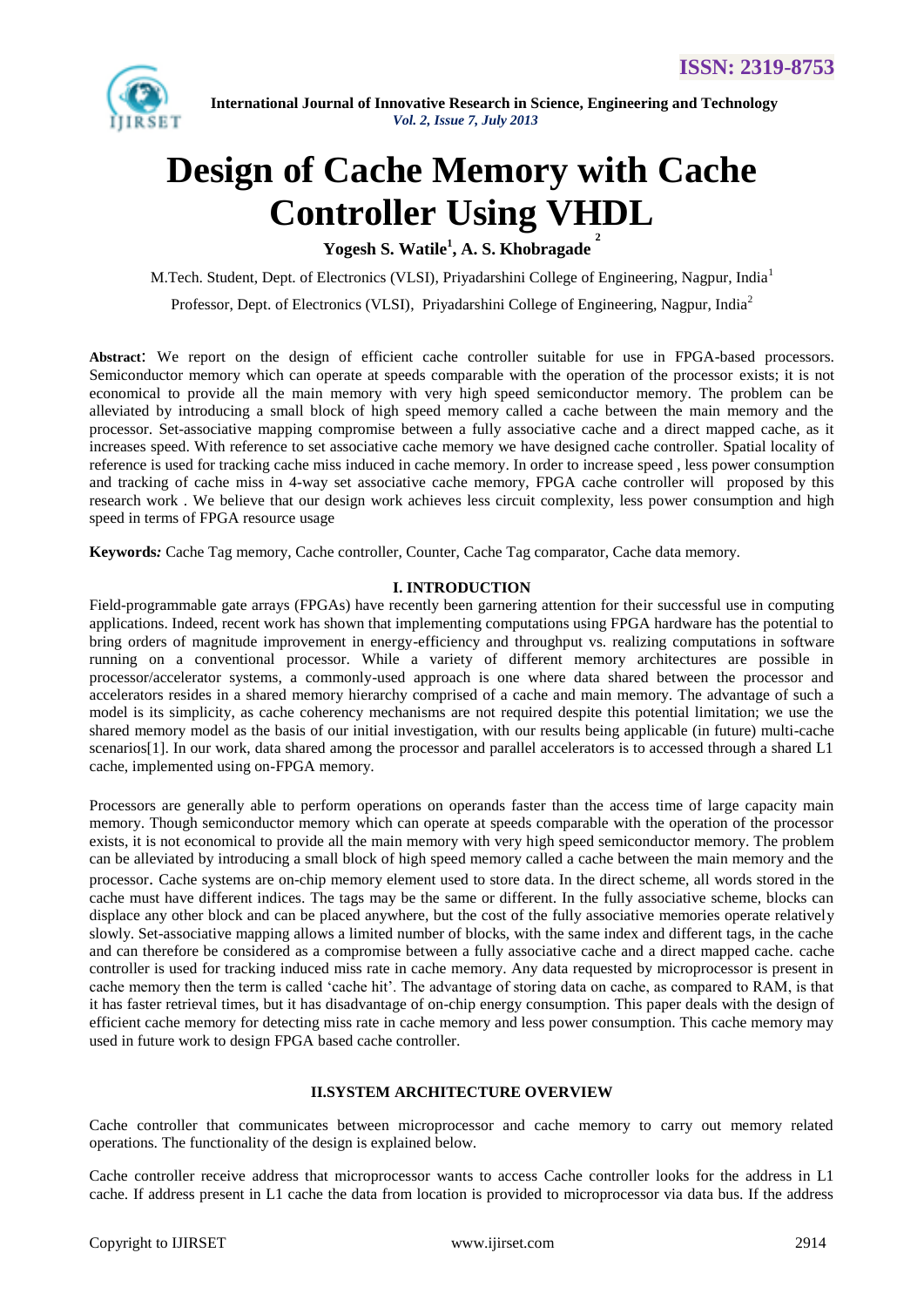

not found in L1 cache then cache miss will occur. Cache controller then looks same address in cache L2. If address present in L2 cache the data from location is provided to microprocessor. The same data will replace in cache L1. If the address not found in L2 cache then cache miss will occur.



#### Figure 1 - system block diagram

In our paper work we designed 4-way set associative cache memory(L1) for detecting miss rate in cache memory and less power consumption and To track cache miss in cache memory we designed cache controller .This work will be used in design of FPGA based processor.

# **III. DESIGNED WORK**

In our designed work, we designed 4-way set associative cache memory L1 using FPGA as 4-way set associative cache strike a good balance between lower miss rate and higher cost [5]. Our paper work deal with the design of 4-way set associative cache memory for the detection of cache misses and design of cache controller for tracking induced cache misses. Cache memory designed consists of cache tag memory, cache tag comparator, counter, cache data memory and address field separator.

Address Requested by microprocessor is compared with addresses of data in main memory which are stored in tag memory with the help of cache tag comparator. If requested address is found in cache Tag memory then cache hit will occur and corresponding data related to requested address stored in a data memory is given to the microprocessor. If requested address is not found in cache Tag memory then cache miss will occur. To reduced cache miss we designed cache controller. Once requested address is missing then cache controller generate the address range. This address range is nothing but the neighboring addresses of miss requested address. This address rang given to the microprocessor by cache controller to replace addresses in this range to the cache tag memory. This will reduce the cache misses.

# **IV. CACHE MEMORY**

Cache systems are on-chip memory element used to store data. Cache memory is used to increase the data transfer rate between processor and main memory. 4-way set associative Cache memory consist of the following modules 1)Cache tag memory,2) cache data memory,3) cache tag comparator, 4)address field separator and 5) counter.

# *A.cache tag memory*

The cache tag memory stored address of data in main memory. Cache tag memory is modelled using behavioural style of modelling in VHDL (for example: 22-bit cache tag memory). Figure 2 shows the diagram of cache tag memory of 22 bit. To design 4-way set associative cache memory of 1KB, we need 4 ways of such 256 bytes of Tag memory and data memory. When 'we'=1 it performs writing operation and 'we'=0 it performs reading operation.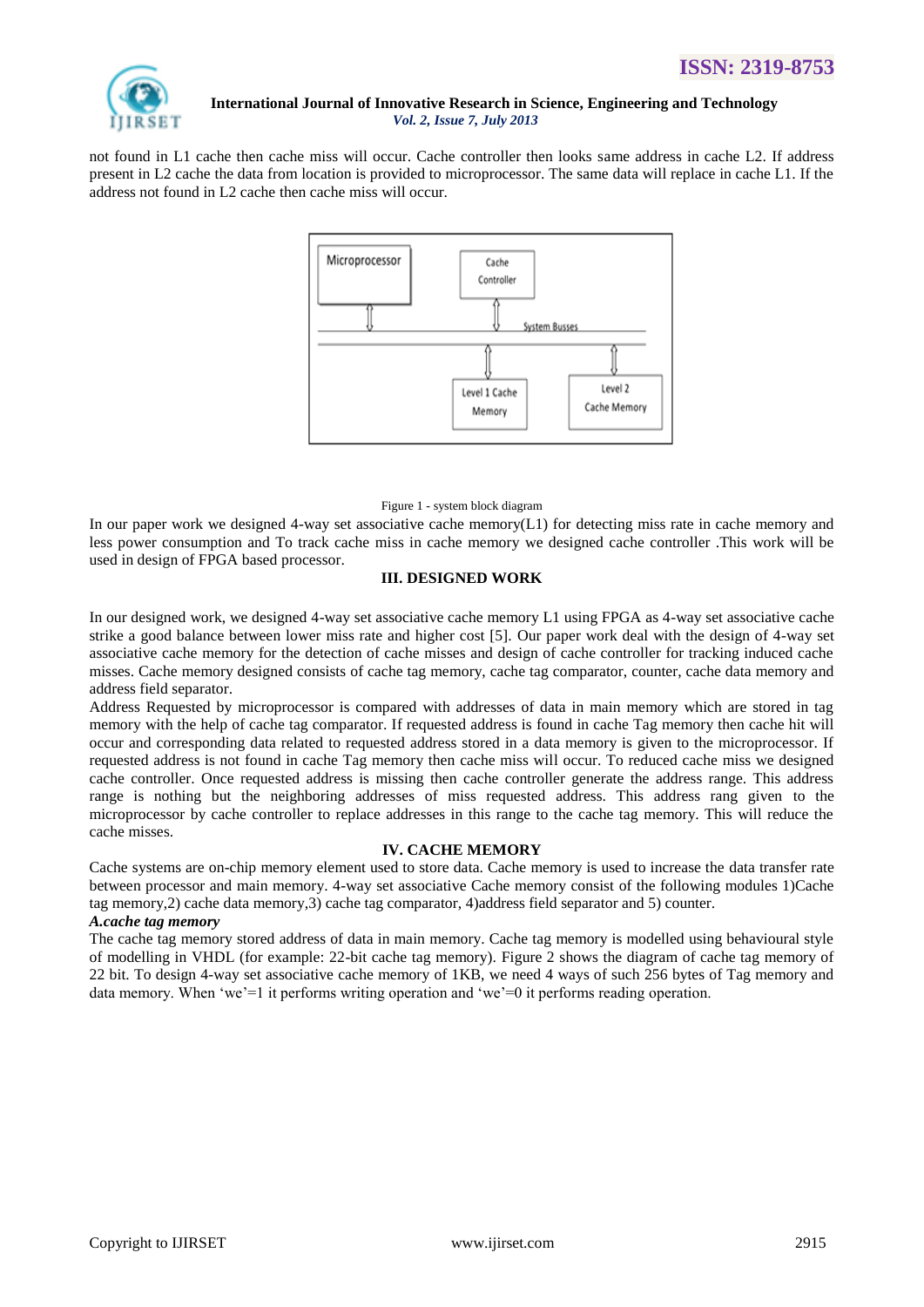

> tag mem  $(21.0)$  $data(21)$ clk en we tag mem

> > Figure 2: cache tag memory

Data stored in the tag memory will be addresses of main memory. When microprocessor requests an address, it will compare with the data stored in the Cache Tag memory with the help of Cache Tag comparator.

## *B. counter*

.

The 8-bit counter used to generate 8-bit address for writing and reading operation of cache tag memory**.** 8-bit counter is modelled using behavioural style of modelling in VHDL.



Figure 3: 8-bit Counter

Figure 3 shows the diagram of 8-bit counter. For each clock pulse counter is incremented by one. 8-Bit counter provides 8-Bit addresses to cache tag memory during writing and reading operation.

# *C. cache tag comparator*

The 22-bit cache tag comparator Cache tag comparator is used to compare address requested by microprocessor and address stored in tag memory. 22-bit cache tag comparator is modelled using behavioural style of modelling in VHDL.



Figure 4: 22-bit cache tag comparator

Figure 4 shows the diagram of 22-bit cache tag comparator. To design 4-way set associative cache memory of 1KB, we need 4 set of such 22-bit Cache tag comparator. 22-bit Cache tag comparator compares 22-bit address requested by microprocessor and 22-bit address stored in tag memory.

# *D.address field separator*

Address requested by microprocessor is 32-bit out of which 22-bit address is used to compare with tag address.8-bit address is used as a set address and 2-bit address is used as a offset word address. .figure 5 shows the physical memory address.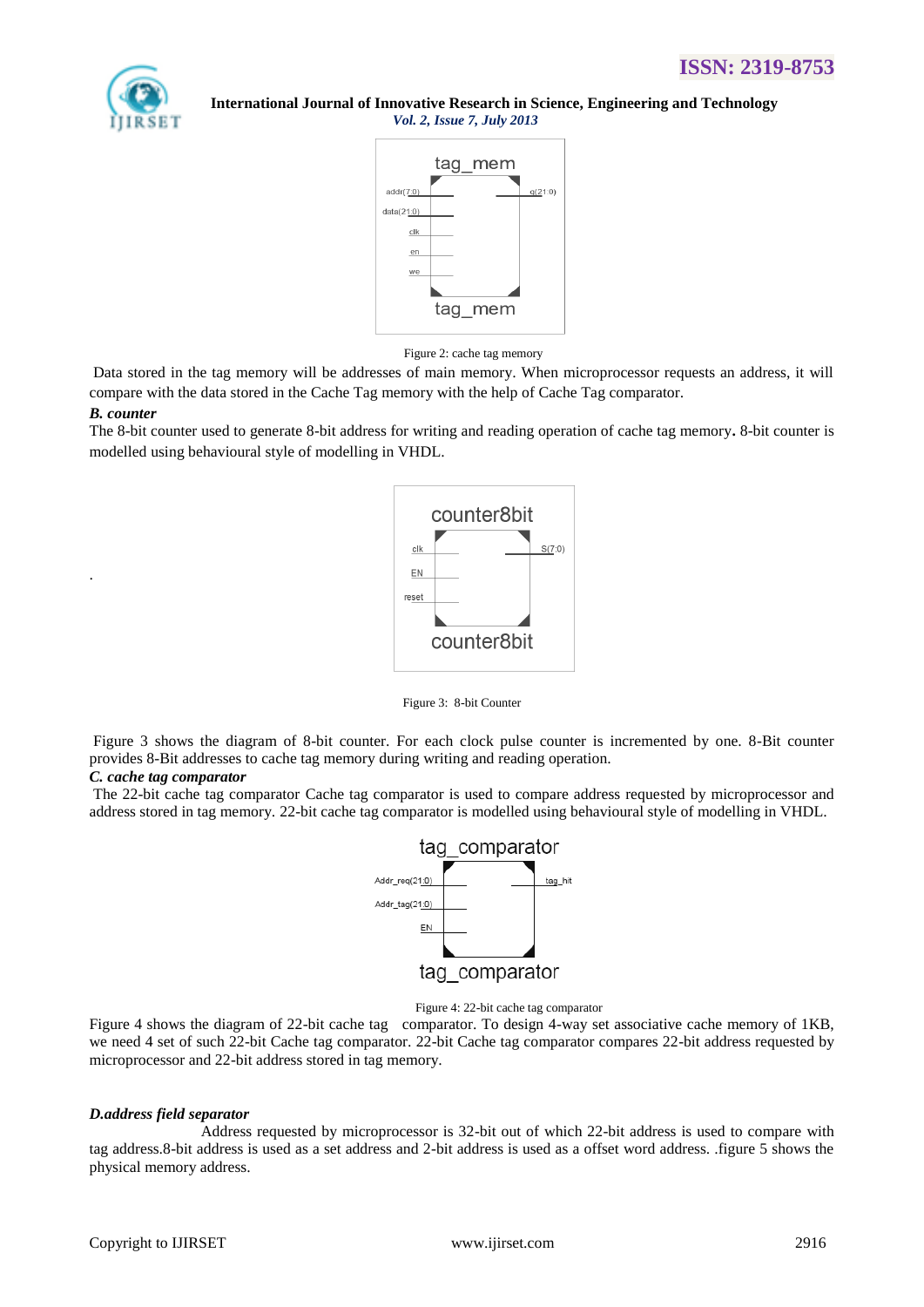



Figure 5: physical memory address

To separate the addresses requested by microprocessor we designed address field separator as shown in figure 6. For example address requested by microprocessor is 32 bit out of which 22-bit address is used to compare with tag address.8-bit address is used to provide addresses to memory location and 2-bit address is used as a offset word.



Figure 6: Address field separator

# *E. Cache data memory*



## Figure 7: cache data memory

Cache data memory is used to store the data from main memory as shown in the figure 7. We designed 4 ways of such 256 byte cache data memory to design 4 way set associative cache memory of 1KB.If address requested by microprocessor is present in cache tag memory then data related to hit address is given to microprocessor.

## **V. CACHE CONTROLLER**

Once the cache miss detect with the help of cache memory then cache controller will tracks the induced cache miss. To reduced cache miss we designed cache controller as shown in figure 8. Cache controller is designed on the basis of spatial locality of the reference. spatial locality of the reference means Given an access to a particular location in memory, there is a high probability that other accesses will be made to either that or neighboring locations within the lifetime of the program. if requested address is missing then cache controller generate the address range. This address range is nothing but the neighboring addresses of miss requested address. This address range given to the microprocessor by cache controller to replace addresses between this range into cache tag memory. This will reduce the cache misses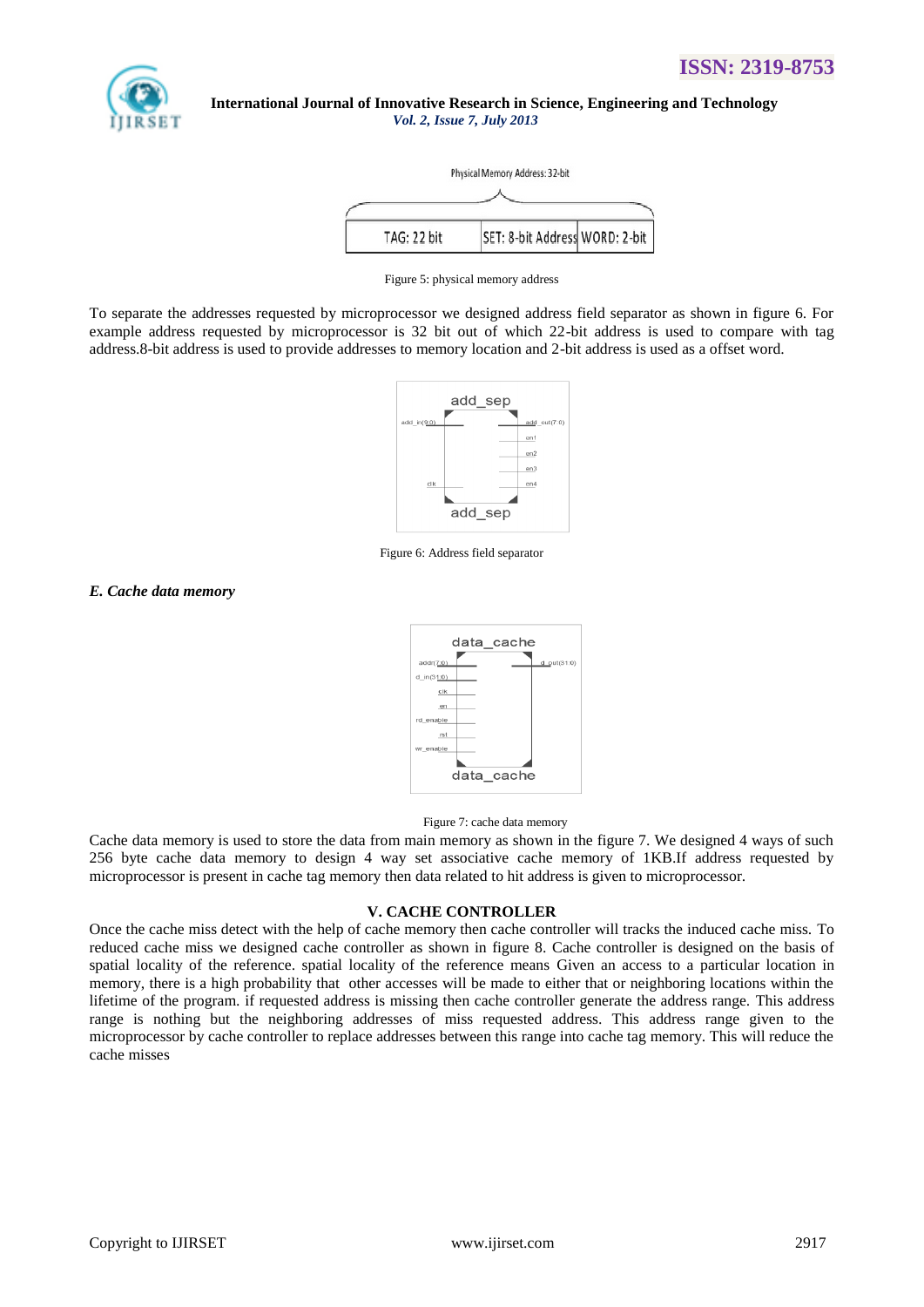



Figure 8: cache controller

# **VI. RTL VIEW OF CACHE MEORY WITH CACHE CONTROLLER**



Figure 9: RTL VIEW of cache memory with cache controller

The above figure shows the implementation of 4-way cache memory with cache controller. To achieve the synthesis of cache memory and cache controller, Xilinx ISE 13.1 platform is used. Initially addresses write into Cache tag memory through fill address when "we"=1 and data is write into cache data memory through 32-bit data in. when 32-bit address requested by microprocessor then address field separator will separate address and used first 10 bit out of 32-bit for addressing purpose and 22-bit address is used for comparison with 22-bit addresses store in cache Tag memory. 22-bit cache Tag comparator is used for Comparison. If Requested address found in cache memory then cache hit will occurs and corresponding data related to requested address given to microprocessor through 32-bit data out. If cache miss will occurs then cache controller will generate address range related to requested address and this address range give to the microprocessor. To reduce the cache miss microprocessor will replace addresses within this range into cache tag memory.

## **VII. SIMULATION RESULTS**

Figure10 shows the simulation results of cache memory and cache controller for tracking induced cache misses. Cache memory with cache controller is designed using mixed style of modelling in a VHDL. In simulation results it is found that if address requested by microprocessor is matched with the address stored in cache tag memory then the cache hit will occurs, if not then cache miss will occurs. Once cache miss occurs cache controller generate the address range according to the requested missed address.